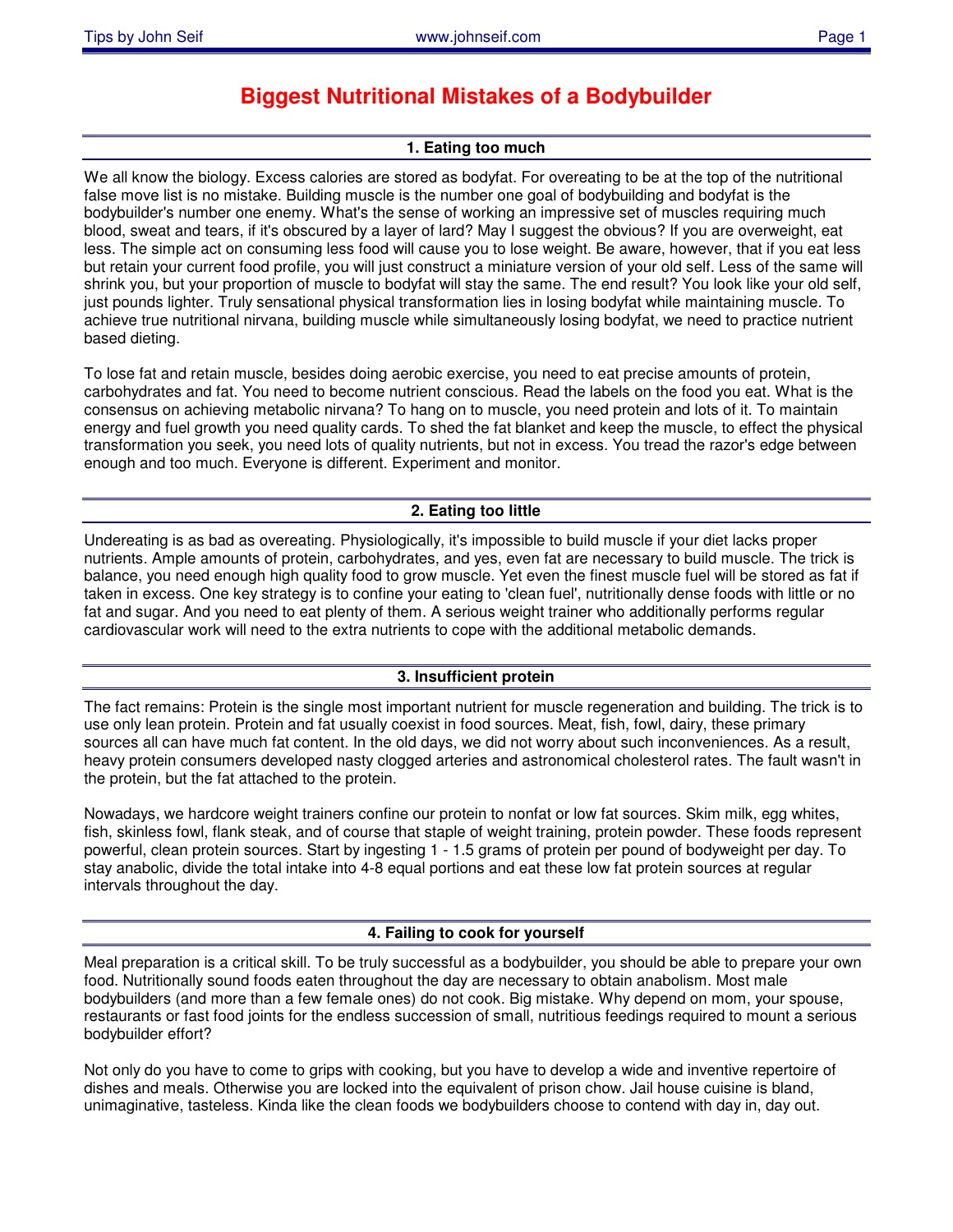You need a lot of imagination to deal with clean food. Tuna and egg white need not be dull. How do the ignorant become enlightened? Comb the magazines. Read low fat cook books. Assemble your ingredients, set aside some time and have at it. Plus, you'll impress the heck out of your mom when you serve her a low fat gourmet feast some fine Sunday.

#### **5. Not keeping a nutrition log**

As cumbersome as it might sound, the muscle elite keep daily records of what they consume and when they consume it. They write it all down in a log. This allows them to keep a running tally of their nutritional progress. They establish a long term game plan and keep daily tabs on food and supplement consumption. Tracking results, identifying trends, finding what works, discarding what doesn't, a log becomes your nutritional report card. You can make truly accurate assessments and implement intelligent corrective action when you base your adjustments on factual data and objective analysis. Otherwise it degenerates into wishful thinking and selfdelusion.

So begin by assembling data. The truly complete nutritional log lists date, time, food type, and carb, fat, sugar, sodium, protein and caloric content. Body stats are notated along with short descriptive phrases on the athlete's general condition. Drawn up in column format, the comprehensive notation of a meal takes about two minutes. And you'll find that the purchases of a food nutritional value book (available at any bookstore) will be of a great help. Did I hear you say what a hassle? It could be worse. Thomas Jefferson wrote down every financial transaction he made in his adult life and he lived to be 83.

#### **6. Too much fat and sugar**

The twin demons of nutrition. Fat is calorically the densest of all nutrients, with nine calories per gram. Fat is hard to digest and is the body's preferred storage material. Though a certain amount of fat is needed for brain and other bodily functions, the little that's required is easily acquired through regular low fat eating.

Excess sugar is easily converted to fat once in the body. Buyer beware: A food may be advertised as low fat and still be loaded with sugar. Taken in excess, this sugar can be quickly converted to fat. Quite a few a few of the sports drinks and nutritional sports bars are loaded with sugar. Limit fat intake to roughly 15% of your total caloric consumption.

#### **7. Not drinking enough water**

As we know, the body is 67% water, and we should drink lots of water throughout the day. Water courses throughout the body's plumbing; downing copious amounts throughout the day keeps the pipes clean as chrome. So flush the system continually and regularly, regenerating muscle cells through water replenishment. Drink 10 eight-ounce glasses of water a day.

#### **8. Lacking positive nitrogen balance**

Positive nitrogen balance is the physiological state in which muscular growth is possible. How to achieve it? Take in a fresh supply of muscle building nutrients every 2-3 hours. The human body works most efficiently when given small feedings at regular intervals throughout the day. These evenly spaced feedings should be composed of high quality protein and carbohydrates.

How can you eat every 2-3 hours when faced with the rigors of a job, family and real world responsibilities? A nutritious sports bar and a glass of skim milk can supply 50 grams of protein and 50-100 grams of carbohydrates. How long does it take to eat a sandwich? Or drink a protein shake? How about a piece of fruit and a chicken breast? You get the idea. This ties into food preparation; pack clean food snacks and graze throughout the day. When an athlete is in positive nitrogen balance, the body is ready, willing and able to grow.

## **9. Lacking food balance in meals**

Imbalance is rampant in this off kilter world. Food consumption is no exception. Balanced eating as defined by some nutritionists is not quite the same as balanced eating as defined by the muscle elite. The optimal feeding, according to the elite, is a skillful blending of lean protein, starcvhy and fibrous carbohydrates, minuscule amounts of fat and no sugar. The proportional divisions vary depending upon individual characteristics. Some folks are